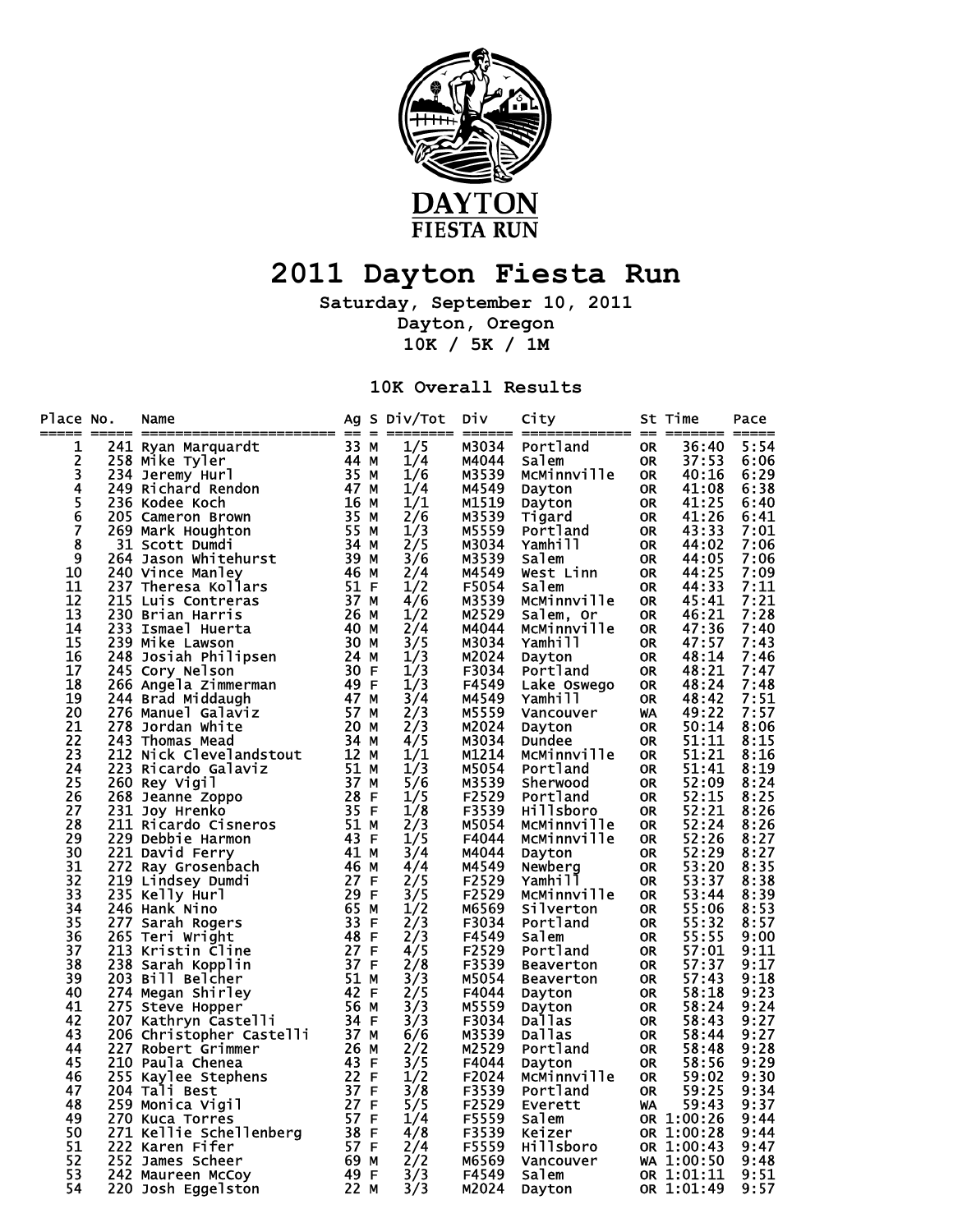| 55<br>263 Kelly Webb<br>56<br>202 Jill Baker<br>57<br>273 Fenny Roberts<br>58<br>262 Kate Webb<br>59<br>226 Rachel Grimmer<br>60<br>256 Charles Strong<br>61<br>217 Jill Deboom<br>62<br>218 Michael Depaolo<br>63<br>232 Christi Hryciw<br>64<br>224 Alicia Gonzales<br>65<br>225 Teresa Gonzales<br>66<br>228 Kristi Halter<br>67<br>209 Lori Chamberlain |          | 41 M<br>41 F<br>58 F<br>43 F<br>24 F<br>78 M<br>36 F<br>33 M<br>36 F<br>56 F<br>54 F<br>39 F<br>37 F | 4/4<br>4/5<br>3/4<br>5/5<br>2/2<br>1/1<br>5/8<br>5/5<br>6/8<br>4/4<br>2/2<br>7/8<br>8/8 | M4044<br>Salem<br>F4044<br>Albany<br>F5559<br>Salem<br>F4044<br>Salem<br>F2024<br>Portland<br>M7579<br><b>Dallas</b><br>F3539<br>Tigard<br>M3034<br>Vancouver<br>F3539<br>Damascus<br>F5559<br><b>Beaverton</b><br>F5054<br>Newberg, Or<br>F3539<br>Salem<br>F3539<br>Salem | OR 1:02:08 10:00<br>OR 1:02:46 10:07<br>OR 1:04:40 10:25<br>OR 1:05:16 10:31<br>OR 1:05:19 10:31<br>OR 1:05:29 10:33<br>OR 1:08:49 11:05<br>WA 1:10:09 11:18<br>OR 1:17:02 12:24<br>OR 1:19:13 12:45<br>OR 1:19:14 12:45<br>OR 1:19:15 12:46<br>OR 1:19:17 12:46 |
|-------------------------------------------------------------------------------------------------------------------------------------------------------------------------------------------------------------------------------------------------------------------------------------------------------------------------------------------------------------|----------|------------------------------------------------------------------------------------------------------|-----------------------------------------------------------------------------------------|-----------------------------------------------------------------------------------------------------------------------------------------------------------------------------------------------------------------------------------------------------------------------------|------------------------------------------------------------------------------------------------------------------------------------------------------------------------------------------------------------------------------------------------------------------|
|                                                                                                                                                                                                                                                                                                                                                             |          |                                                                                                      |                                                                                         | 10K Results By Age Group                                                                                                                                                                                                                                                    |                                                                                                                                                                                                                                                                  |
| <b>MALE AGE GROUP: 12 TO 14</b><br>1 Nick Clevelandstout                                                                                                                                                                                                                                                                                                    | 12       | 51:21                                                                                                | 8:16                                                                                    |                                                                                                                                                                                                                                                                             |                                                                                                                                                                                                                                                                  |
| MALE AGE GROUP: 15 TO 19<br>1 Kodee Koch                                                                                                                                                                                                                                                                                                                    | 16       | 41:25                                                                                                | 6:40                                                                                    |                                                                                                                                                                                                                                                                             |                                                                                                                                                                                                                                                                  |
| <b>MALE AGE GROUP: 20 TO 24</b><br>1 Josiah Philipsen                                                                                                                                                                                                                                                                                                       | 24       | 48:14                                                                                                | 7:46                                                                                    | 3 Josh Eggelston                                                                                                                                                                                                                                                            | 22 1:01:49 9:57                                                                                                                                                                                                                                                  |
| 2 Jordan White<br>FEMALE AGE GROUP: 20 TO 24                                                                                                                                                                                                                                                                                                                | 20       | 50:14                                                                                                | 8:06                                                                                    |                                                                                                                                                                                                                                                                             |                                                                                                                                                                                                                                                                  |
| 1 Kaylee Stephens<br><b>MALE AGE GROUP: 25 TO 29</b>                                                                                                                                                                                                                                                                                                        | 22       | 59:02                                                                                                | 9:30                                                                                    | 2 Rachel Grimmer                                                                                                                                                                                                                                                            | 24 1:05:19 10:31                                                                                                                                                                                                                                                 |
| 1 Brian Harris                                                                                                                                                                                                                                                                                                                                              | 26       | 46:21                                                                                                | 7:28                                                                                    | 2 Robert Grimmer                                                                                                                                                                                                                                                            | 26<br>58:48<br>9:28                                                                                                                                                                                                                                              |
| FEMALE AGE GROUP: 25 TO 29<br>1 Jeanne Zoppo                                                                                                                                                                                                                                                                                                                | 28       | 52:15                                                                                                | 8:25                                                                                    | 4 Kristin Cline                                                                                                                                                                                                                                                             | 27<br>57:01<br>9:11                                                                                                                                                                                                                                              |
| 2 Lindsey Dumdi<br>3 Kelly Hurl                                                                                                                                                                                                                                                                                                                             | 27<br>29 | 53:37<br>53:44                                                                                       | 8:38<br>8:39                                                                            | 5 Monica Vigil                                                                                                                                                                                                                                                              | 27<br>59:43<br>9:37                                                                                                                                                                                                                                              |
| <b>MALE AGE GROUP: 30 TO 34</b><br>1 Ryan Marquardt                                                                                                                                                                                                                                                                                                         | 33       | 36:40                                                                                                | 5:54                                                                                    | 4 Thomas Mead                                                                                                                                                                                                                                                               | 34<br>51:11 8:15                                                                                                                                                                                                                                                 |
| 2 Scott Dumdi<br>3 Mike Lawson                                                                                                                                                                                                                                                                                                                              | 34<br>30 | 44:02<br>47:57                                                                                       | 7:06<br>7:43                                                                            | 5 Michael Depaolo                                                                                                                                                                                                                                                           | 33 1:10:09 11:18                                                                                                                                                                                                                                                 |
| FEMALE AGE GROUP: 30 TO 34                                                                                                                                                                                                                                                                                                                                  |          |                                                                                                      |                                                                                         |                                                                                                                                                                                                                                                                             |                                                                                                                                                                                                                                                                  |
| 1 Cory Nelson<br>2 Sarah Rogers                                                                                                                                                                                                                                                                                                                             | 30<br>33 | 48:21<br>55:32                                                                                       | 7:47<br>8:57                                                                            | 3 Kathryn Castelli                                                                                                                                                                                                                                                          | 34<br>58:43<br>9:27                                                                                                                                                                                                                                              |
| MALE AGE GROUP: 35 TO 39<br>1 Jeremy Hurl                                                                                                                                                                                                                                                                                                                   | 35       | 40:16                                                                                                | 6:29                                                                                    | 4 Luis Contreras                                                                                                                                                                                                                                                            | 37<br>45:41<br>7:21                                                                                                                                                                                                                                              |
| 2 Cameron Brown                                                                                                                                                                                                                                                                                                                                             | 35       | 41:26                                                                                                | 6:41                                                                                    | 5 Rey Vigil                                                                                                                                                                                                                                                                 | 37<br>52:09<br>8:24                                                                                                                                                                                                                                              |
| 3 Jason Whitehurst<br>FEMALE AGE GROUP: 35 TO 39                                                                                                                                                                                                                                                                                                            | 39       | 44:05                                                                                                | 7:06                                                                                    | 6 Christopher Castelli                                                                                                                                                                                                                                                      | 37<br>58:44<br>9:27                                                                                                                                                                                                                                              |
| 1 Joy Hrenko<br>2 Sarah Kopplin                                                                                                                                                                                                                                                                                                                             | 35<br>37 | 52:21<br>57:37                                                                                       | 8:26<br>9:17                                                                            | 5 Jill Deboom<br>6 Christi Hryciw                                                                                                                                                                                                                                           | 36 1:08:49 11:05<br>36 1:17:02 12:24                                                                                                                                                                                                                             |
| 3 Tali Best                                                                                                                                                                                                                                                                                                                                                 | 37       | 59:25                                                                                                | 9:34                                                                                    | 7 Kristi Halter                                                                                                                                                                                                                                                             | 39 1:19:15 12:46                                                                                                                                                                                                                                                 |
| 4 Kellie Schellenberg<br>MALE AGE GROUP: 40 TO 44                                                                                                                                                                                                                                                                                                           |          | 38 1:00:28                                                                                           | 9:44                                                                                    | 8 Lori Chamberlain                                                                                                                                                                                                                                                          | 37 1:19:17 12:46                                                                                                                                                                                                                                                 |
| 1 Mike Tyler                                                                                                                                                                                                                                                                                                                                                | 44       |                                                                                                      | 37:53 6:06                                                                              | 3 David Ferry                                                                                                                                                                                                                                                               | 41 52:29 8:27                                                                                                                                                                                                                                                    |
| 2 Ismael Huerta<br>FEMALE AGE GROUP: 40 TO 44                                                                                                                                                                                                                                                                                                               | 40       | 47:36                                                                                                | 7:40                                                                                    | 4 Kelly Webb                                                                                                                                                                                                                                                                | 41 1:02:08 10:00                                                                                                                                                                                                                                                 |
| 1 Debbie Harmon                                                                                                                                                                                                                                                                                                                                             | 43       | 52:26                                                                                                | 8:27                                                                                    | 4 Jill Baker                                                                                                                                                                                                                                                                | 41 1:02:46 10:07                                                                                                                                                                                                                                                 |
| 2 Megan Shirley<br>3 Paula Chenea                                                                                                                                                                                                                                                                                                                           | 42<br>43 | 58:18<br>58:56                                                                                       | 9:23<br>9:29                                                                            | 5 Kate Webb                                                                                                                                                                                                                                                                 | 43 1:05:16 10:31                                                                                                                                                                                                                                                 |
| <b>MALE AGE GROUP: 45 TO 49</b>                                                                                                                                                                                                                                                                                                                             |          |                                                                                                      |                                                                                         |                                                                                                                                                                                                                                                                             |                                                                                                                                                                                                                                                                  |
| 1 Richard Rendon<br>2 Vince Manley                                                                                                                                                                                                                                                                                                                          | 47<br>46 | 41:08<br>44:25                                                                                       | 6:38<br>7:09                                                                            | 3 Brad Middaugh<br>4 Ray Grosenbach                                                                                                                                                                                                                                         | 48:42<br>7:51<br>47<br>53:20<br>8:35<br>46                                                                                                                                                                                                                       |
| FEMALE AGE GROUP: 45 TO 49                                                                                                                                                                                                                                                                                                                                  |          |                                                                                                      |                                                                                         |                                                                                                                                                                                                                                                                             |                                                                                                                                                                                                                                                                  |
| 1 Angela Zimmerman<br>2 Teri Wright                                                                                                                                                                                                                                                                                                                         | 49<br>48 | 48:24<br>55:55                                                                                       | 7:48<br>9:00                                                                            | 3 Maureen McCoy                                                                                                                                                                                                                                                             | 49 1:01:11<br>9:51                                                                                                                                                                                                                                               |
| <b>MALE AGE GROUP: 50 TO 54</b>                                                                                                                                                                                                                                                                                                                             |          |                                                                                                      |                                                                                         |                                                                                                                                                                                                                                                                             |                                                                                                                                                                                                                                                                  |
| 1 Ricardo Galaviz<br>2 Ricardo Cisneros                                                                                                                                                                                                                                                                                                                     | 51<br>51 | 51:41<br>52:24                                                                                       | 8:19<br>8:26                                                                            | 3 Bill Belcher                                                                                                                                                                                                                                                              | 51<br>57:43 9:18                                                                                                                                                                                                                                                 |
| FEMALE AGE GROUP: 50 TO 54                                                                                                                                                                                                                                                                                                                                  | 51       | 44:33                                                                                                | 7:11                                                                                    | 2 Teresa Gonzales                                                                                                                                                                                                                                                           |                                                                                                                                                                                                                                                                  |
| 1 Theresa Kollars<br>MALE AGE GROUP: 55 TO 59                                                                                                                                                                                                                                                                                                               |          |                                                                                                      |                                                                                         |                                                                                                                                                                                                                                                                             | 54 1:19:14 12:45                                                                                                                                                                                                                                                 |
| 1 Mark Houghton<br>2 Manuel Galaviz                                                                                                                                                                                                                                                                                                                         | 55<br>57 | 43:33<br>49:22                                                                                       | 7:01<br>7:57                                                                            | 3 Steve Hopper                                                                                                                                                                                                                                                              | 58:24 9:24<br>56                                                                                                                                                                                                                                                 |
| FEMALE AGE GROUP: 55 TO 59                                                                                                                                                                                                                                                                                                                                  |          |                                                                                                      |                                                                                         |                                                                                                                                                                                                                                                                             |                                                                                                                                                                                                                                                                  |
| 1 Kuca Torres<br>2 Karen Fifer                                                                                                                                                                                                                                                                                                                              |          | 57 1:00:26<br>57 1:00:43                                                                             | 9:44<br>9:47                                                                            | 3 Fenny Roberts<br>4 Alicia Gonzales                                                                                                                                                                                                                                        | 58 1:04:40 10:25<br>56 1:19:13 12:45                                                                                                                                                                                                                             |
| MALE AGE GROUP: 65 TO 69                                                                                                                                                                                                                                                                                                                                    |          |                                                                                                      |                                                                                         |                                                                                                                                                                                                                                                                             |                                                                                                                                                                                                                                                                  |
| 1 Hank Nino<br><b>MALE AGE GROUP: 75 TO 79</b>                                                                                                                                                                                                                                                                                                              | 65       | 55:06                                                                                                | 8:53                                                                                    | 2 James Scheer                                                                                                                                                                                                                                                              | 69 1:00:50<br>9:48                                                                                                                                                                                                                                               |
| 1 Charles Strong                                                                                                                                                                                                                                                                                                                                            |          | 78 1:05:29 10:33                                                                                     |                                                                                         |                                                                                                                                                                                                                                                                             |                                                                                                                                                                                                                                                                  |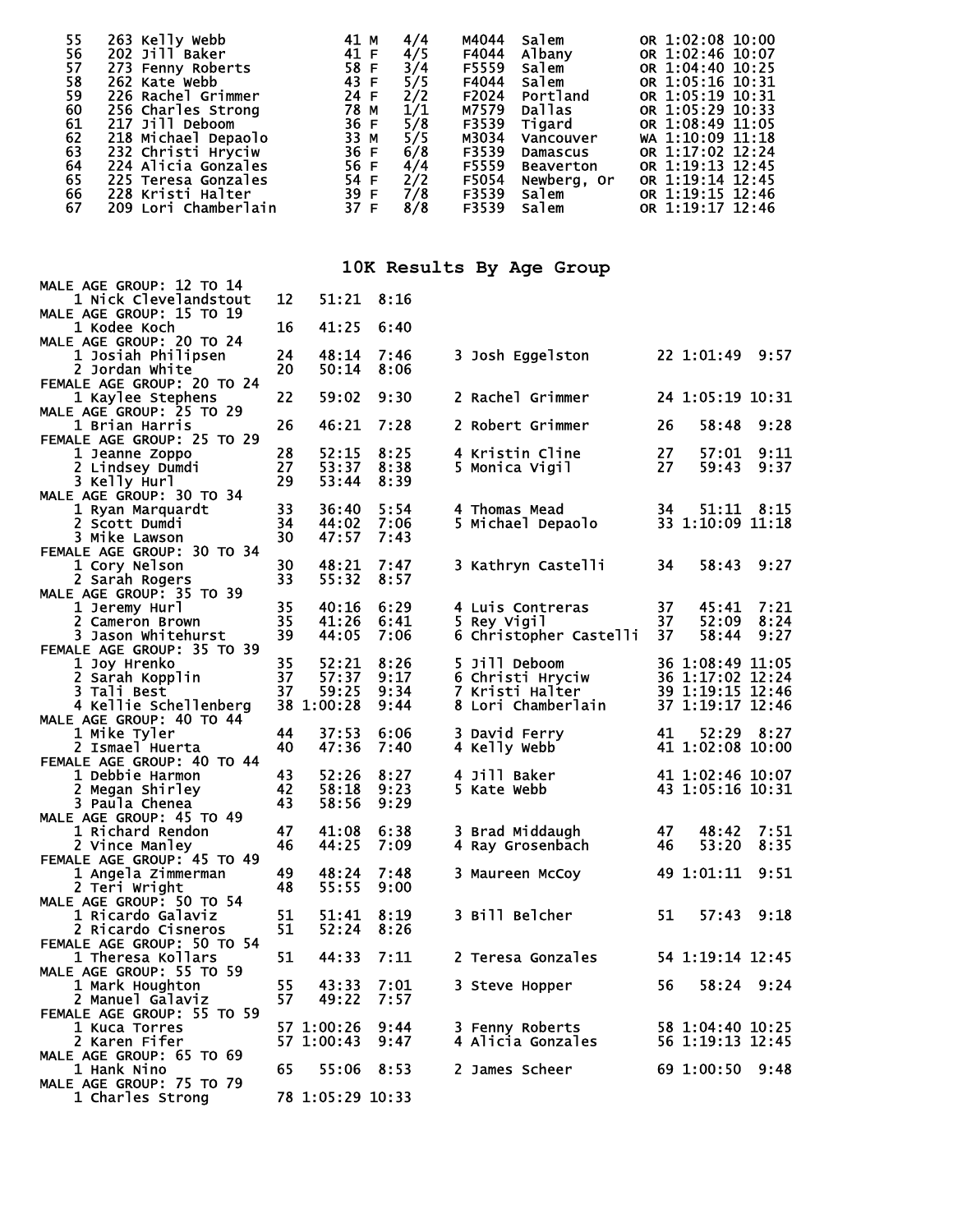## **5K Overall Results**

| Place No.<br>===== |   | Name                                      |              |   | Ag S Div/Tot | Div<br>======  | City<br>============= == ======= ===== |                        | St Time        | Pace                       |
|--------------------|---|-------------------------------------------|--------------|---|--------------|----------------|----------------------------------------|------------------------|----------------|----------------------------|
| 1                  |   | 78 Eric Jeffers                           | 29 M         |   | 1/2          | M2529          | Salem                                  | 0R                     | 17:07          | 5:31                       |
| 2                  |   | 64 Kelley Slayton                         | 44 M         |   | 1/6          | M4044          | Portland                               | <b>OR</b>              | 17:54          | 5:46                       |
|                    |   | 65 John Spencer                           | 38 M         |   | 1/7          | M3539          | McMinnville                            | <b>OR</b>              | 18:32          | 5:58                       |
| 34567              |   | 37 Jim Insley                             | 53 M         |   | 1/5          | M5054          | Dundee                                 | 0R                     | 19:03          | 6:08                       |
|                    |   | 93 Alfredo Cisneros                       | 44 M         |   | 2/6          | M4044          | Dayton                                 | <b>OR</b>              | 19:55          | 6:25                       |
|                    |   | 74 Brian Worthington                      | 38 M         |   | 2/7          | M3539          | Salem                                  | <b>OR</b>              | 19:57          | 6:26                       |
| 8                  |   | 41 Dan Kaplan                             | 37 M         |   | 3/7          | M3539          | Salem                                  | 0R                     | 19:59          | 6:26                       |
| 9                  |   | 43 Aric Keith<br>27 Tucker Davison        | 37 M<br>17 M |   | 4/7<br>1/1   | M3539<br>M1519 | Vancouver                              | WA<br><b>OR</b>        | 20:10<br>20:15 | 6:30<br>6:31               |
| 10                 |   | 32 Kelsi Eisele                           | 30 F         |   | 1/8          | F3034          | Dayton<br><b>Independence</b>          | <b>OR</b>              | 20:54          | 6:44                       |
| 11                 |   | 83 Joe Urbina                             | 58 M         |   | 1/2          | M5559          | Portland                               | 0R                     | 21:16          | 6:51                       |
| 12                 |   | 82 Randy Lytle                            | 51 M         |   | 2/5          | M5054          | <b>Dundee</b>                          | <b>OR</b>              | 21:23          | 6:53                       |
| 13                 |   | 72 Jessica Warta                          | 39 F         |   | 1/5          | F3539          | Washougal                              | WA                     | 21:26          | 6:54                       |
| 14                 |   | 71 Marcos Vigil                           | 27 M         |   | 2/2          | M2529          | Dayton                                 | <b>OR</b>              | 21:28          | 6:55                       |
| 15                 |   | 75 Paul Thomas                            | 62 M         |   | 1/4          | M6064          | Portland                               | <b>OR</b>              | 21:46          | 7:01                       |
| 16                 |   | 36 Masako Houghton                        | 44 F         |   | 1/9          | F4044          | Portland                               | <b>OR</b>              | 21:48          | 7:01                       |
| 17                 |   | 19 Travis Byerly                          | 13 M         |   | 1/1          | M1214          | Dayton                                 | <b>OR</b>              | 22:17          | 7:11                       |
| 18                 |   | 42 Angela Keith                           | 34 F         |   | 2/8          | F3034          | Vancouver                              | WA                     | 22:29          | 7:15                       |
| 19<br>20           |   | 70 Toney Vido<br>23 Terry Cavan           | 44 M<br>52 M |   | 3/6<br>3/5   | M4044<br>M5054 | Dundee<br>Grand Ronde                  | 0R<br><b>OR</b>        | 22:43<br>23:00 | 7:19<br>7:25               |
| 21                 |   | 25 Eron Cortes                            | 21 M         |   | 1/1          | M2024          | Carlton                                | 0R                     | 23:22          | 7:32                       |
| 22                 |   | 49 Thomas McKay                           | 11 M         |   | 1/3          | M0111          | Dayton                                 | <b>OR</b>              | 23:49          | 7:40                       |
| 23                 |   | 14 Susan Brainard                         | 49 F         |   | 1/11         | F4549          | Salem                                  | 0R                     | 23:52          | 7:41                       |
| 24                 |   | 26 Greg Crawford                          | 52 M         |   | 4/5          | M5054          | West Linn                              | <b>OR</b>              | 24:17          | 7:49                       |
| 25                 |   | 92 Dale Melton                            | 41 M         |   | 4/6          | M4044          | Tigard                                 | <b>OR</b>              | 24:23          | 7:51                       |
| 26                 |   | 51 Mike Misner                            | 63 M         |   | 2/4          | M6064          | Lake Oswego                            | <b>OR</b>              | 24:33          | 7:55                       |
| 27                 |   | 13 Shannan Bott                           | 40 F         |   | 2/9          | F4044          | Oregon City                            | <b>OR</b>              | 24:36          | 7:55                       |
| 28                 |   | 85 Virra Darling                          | 35 F         |   | 2/5          | F3539          | Portland                               | <b>OR</b>              | 25:02          | 8:04                       |
| 29                 |   | 73 Alisa Worthington                      | 43 F         |   | 3/9          | F4044          | Salem                                  | <b>OR</b>              | 25:12          | 8:07                       |
| 30<br>31           |   | 29 John Dolan                             | 62 M<br>45 F |   | 3/4          | M6064<br>F4549 | Amity<br>Salem                         | <b>OR</b>              | 25:43          | 8:17                       |
| 32                 |   | 60 Toni Rosenblad<br>52 Cassie Murvay     | 40 F         |   | 2/11<br>4/9  | F4044          | Aliso Viejo                            | <b>OR</b><br>CA        | 25:51<br>26:15 | 8:20<br>8:27               |
| 33                 |   | 67 Terry Thompson                         | 47 M         |   | 1/3          | M4549          | Sheridan                               | <b>OR</b>              | 26:22          | 8:30                       |
| 34                 |   | 30 Rodger Duer                            | 59 M         |   | 2/2          | M5559          | McMinnville                            | <b>OR</b>              | 26:30          | 8:32                       |
| 35                 |   | 247 Myron Peto                            | 40 M         |   | 5/6          | M4044          | Canby                                  | <b>OR</b>              | 26:48          | 8:38                       |
| 36                 |   | 62 Gary Schmidt                           | 41 M         |   | 6/6          | M4044          | Clackamas                              | <b>OR</b>              | 26:50          | 8:39                       |
| 37                 |   | 22 Bubby Cavan                            | 37 M         |   | 5/7          | M3539          | Willamina                              | <b>OR</b>              | 27:43          | 8:55                       |
| 38                 |   | 11 Aidan Blackburn                        | 09 M         |   | 2/3          | M0111          | Dayton                                 | <b>OR</b>              | 29:01          | 9:21                       |
| 39                 |   | 16 Marla Bunn                             | 34 F         |   | 3/8          | F3034          | Lafayette                              | <b>OR</b>              | 29:29          | 9:30                       |
| 40                 |   | 34 Walter Ell                             | 37 M         |   | 6/7          | M3539          | Dayton                                 | <b>OR</b>              | 29:33          | 9:31                       |
| 41<br>42           |   | 28 Kristy Dirksen<br>68 Melissa Turner    | 39 F<br>32 F |   | 3/5<br>4/8   | F3539<br>F3034 | Dayton<br>Sunriver                     | <b>OR</b><br><b>OR</b> | 30:03<br>30:05 | 9:41<br>9:41               |
| 43                 |   | 12 Solana Blackburn                       | 40 F         |   | 5/9          | F4044          | Dayton                                 | <b>OR</b>              | 30:16          | 9:45                       |
| 44                 | 4 | Dawn Barber                               | 32 F         |   | 5/8          | F3034          | Salem                                  | <b>OR</b>              | 30:28          | 9:49                       |
| 45                 |   | 5 Eric Barber                             | 33 M         |   | 1/1          | M3034          | Salem                                  | <b>OR</b>              | 30:34          | 9:51                       |
| 46                 |   | 33 Emalee Ell                             | 12 F         |   | 1/2          | F1214          | Dayton                                 | <b>OR</b>              | 30:45          | 9:54                       |
| 47                 |   | 10 Calista Belinsky                       | 15 F         |   | 1/3          | F1519          | Dayton                                 | 0R                     |                | 32:06 10:20                |
| 48                 |   | 15 Linda Brown                            | 30 F         |   | 6/8          | F3034          | Tigard                                 | <b>OR</b>              |                | 32:26 10:27                |
| 49                 |   | 47 Megan Manley                           | 13 F         |   | 2/2          | F1214          | West Linn                              | <b>OR</b>              |                | 32:59 10:37                |
| 50                 |   | 63 John Schoon                            | 82 M         |   | 1/1          | M8099          | Rickreall                              | <b>OR</b>              |                | 33:03 10:39                |
| 51<br>52           |   | 55 Al Oppliger<br>24 Jennifer Cleveland   | 79 M<br>50 F |   | 1/2<br>1/4   | M7579<br>F5054 | Monmouth<br>MCMinnville                | <b>OR</b><br><b>OR</b> |                | 33:05 10:39<br>33:33 10:48 |
| 53                 |   | 254 Alice Sprague                         | 47 F         |   | 3/11         | F4549          | Rickreall                              | 0R                     |                | 35:45 11:31                |
| 54                 |   | 61 Miriam Rozin                           | 42 F         |   | 6/9          | F4044          | Salem                                  | <b>OR</b>              |                | 35:47 11:31                |
| 55                 |   | 46 Abby Manley                            | 11 F         |   | 1/1          | F0111          | West Linn                              | 0R                     |                | 35:50 11:32                |
| 56                 |   | 57 Helmut Ovie                            | 68 M         |   | 1/2          | M6569          | Victoria                               | WA                     |                | 35:56 11:34                |
| 57                 |   | 48 Missy Manley                           | 45 F         |   | 4/11         | F4549          | West Linn                              | <b>OR</b>              |                | 36:04 11:37                |
| 58                 |   | 54 Elizabeth Nino                         | 66 F         |   | 1/3          | F6569          | Silverton                              | <b>OR</b>              |                | 36:45 11:50                |
| 59                 |   | 21 Shannon Cate                           | 35 F         |   | 4/5          | F3539          | Tigard                                 | 0R                     |                | 37:02 11:55                |
| 60                 |   | 208 Ryan Cate                             | 35 M         |   | 7/7          | M3539          | Tigard                                 | <b>OR</b>              |                | 37:07 11:57                |
| 61<br>62           |   | 8 Sam Bauman                              | 69 M         | F | 2/2          | M6569          | Woodburn                               | 0R                     |                | 38:02 12:15<br>38:36 12:26 |
| 63                 |   | 95 Sondai Roberts<br>38 Lucio Jimenez, jr | 64 M         |   | 4/4          | M6064          | Amity<br>Beaverton                     | <b>OR</b><br><b>OR</b> |                | 38:56 12:32                |
| 64                 |   | 79 Rob Hallyburton                        | 51 M         |   | 5/5          | M5054          | Dayton                                 | <b>OR</b>              |                | 39:09 12:37                |
| 65                 |   | 18 Laurie Byerly                          | 48 F         |   | 5/11         | F4549          | Dayton                                 | 0R                     |                | 39:20 12:40                |
| 66                 |   | 3 Debra D. Arends                         | 55 F         |   | 1/1          | F5559          | Salem                                  | <b>OR</b>              |                | 39:55 12:51                |
| 67                 |   | 58 Theresa Ovie                           | 63 F         |   | 1/2          | F6064          | Victoria                               | WA                     |                | 41:33 13:23                |
| 68                 |   | 17 Amy Burton                             | 34 F         |   | 7/8          | F3034          | Portland                               | <b>OR</b>              |                | 41:43 13:26                |
| 69                 |   | 66 Donna Thompson                         | 46 F         |   | 6/11         | F4549          | Sheridan                               | 0R                     |                | 43:12 13:55                |
| 70                 |   | 86 Jennifer Spink                         | 40 F         |   | 7/9          | F4044          | Dayton                                 | 0R                     |                | 43:26 13:59                |
| 71                 |   | 80 Emilia Craig                           | 19 F         |   | 2/3          | F1519          | Dayton                                 | 0R                     |                | 44:15 14:15                |
| 72                 |   | 81 Yvonne Craig                           | 45 F         |   | 7/11         | F4549          | Dayton                                 | 0R                     |                | 44:16 14:15                |
| 73<br>74           |   | 90 Peiper Sweeney                         | 47 F<br>71 F |   | 8/11         | F4549<br>F7074 | Dayton                                 | 0R                     |                | 44:17 14:16<br>45:31 14:39 |
| 75                 |   | 56 Jayne Oppliger<br>91 Isaiah Huerta     | 11 M         |   | 1/1<br>3/3   | M0111          | Monmouth<br>McMinnville                | <b>OR</b><br>0R        |                | 45:46 14:44                |
| 76                 |   | 53 Linda Navarro                          | 43 F         |   | 8/9          | F4044          | Dayton                                 | <b>OR</b>              |                | 46:01 14:49                |
| 77                 |   | 94 Doug Butler                            | 45 M         |   | 2/3          | M4549          | Silverton                              | 0R                     |                | 46:05 14:50                |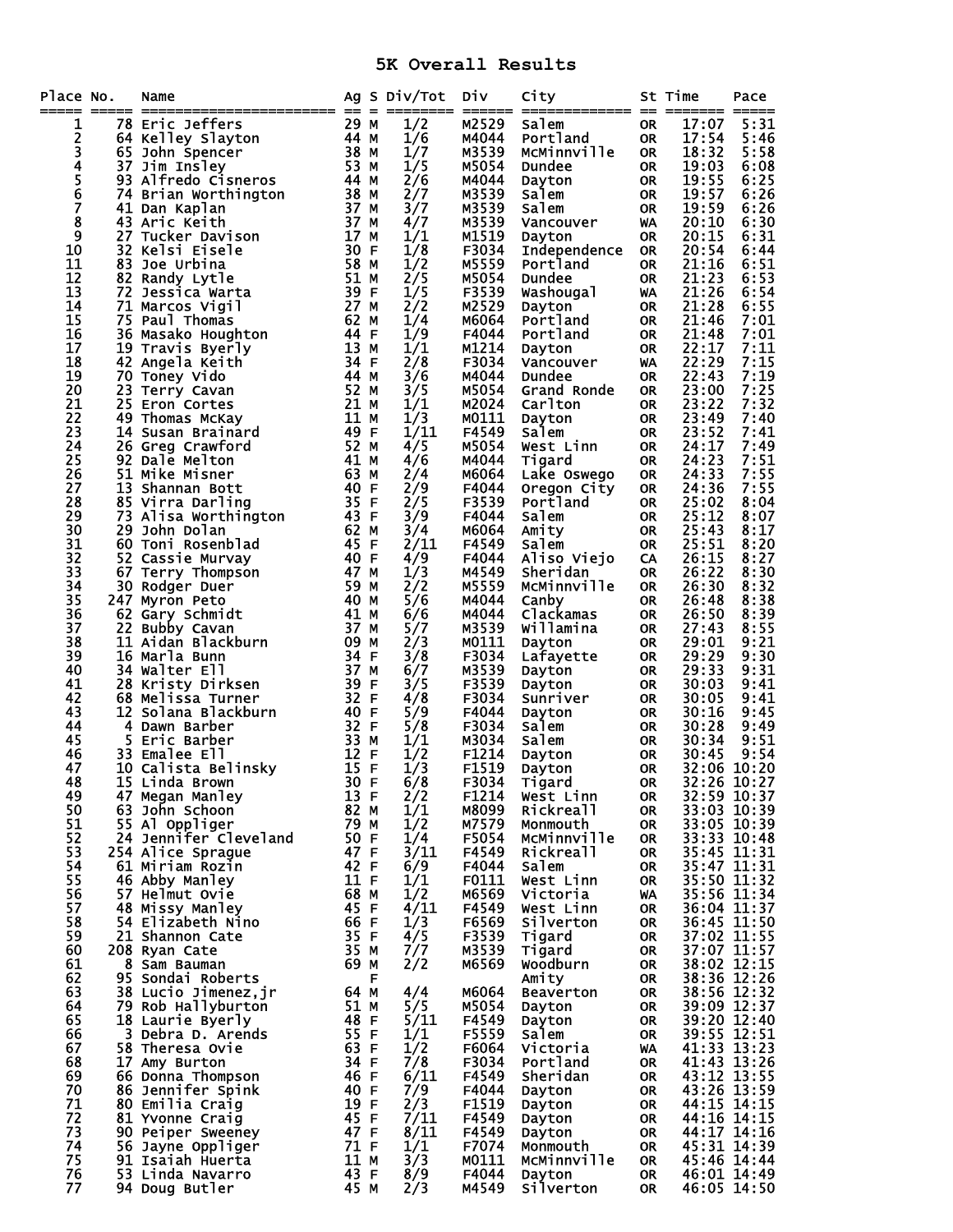| 78<br>87 Teresa Shelburne<br>79<br>89 Kristi Heiser<br>80<br>88 Darren Shelburne<br>$\overline{81}$<br>35 Bill Henry<br>$rac{8}{83}$<br>6 Sheila Bartlett<br>45 Jane Kirby<br>84<br>50 Kristine McKibben<br>85<br>20 Cathy Cardon<br>86<br>69 Nicole Turri<br>87<br>59 Francie Richey<br>88<br>76 Katrina Irvin<br>89<br>77 Karen Irvin<br>90<br>7 Rebecca Bauman<br>91<br>9 Alice Belcher<br>92<br>84 Joann Rodriguez |                | 47 F<br>52 F<br>48 M<br>76 M<br>62 F<br>53 F<br>31 F<br>40 F<br>39 F<br>66 F<br>16 F<br>48 F<br>54 F<br>46 F<br>69 F | 9/11<br>2/4<br>3/3<br>2/2<br>2/2<br>3/4<br>8/8<br>$\frac{9}{9}$<br>$\frac{1}{9}$<br>2/3<br>3/3<br>10/11<br>4/4<br>11/11<br>3/3 | F4549<br>F5054<br>M4549<br>M7579<br>F6064<br>F5054<br>F3034<br>F4044<br>F3539<br>F6569<br>F1519<br>F4549<br>F5054<br>F4549<br>F6569 | Dayton<br>Dayton<br>Dayton<br>Salem<br>Dundee<br>Keizer<br>Lafayette<br>Spokane Valle WA<br>Snohomish<br>Dayton<br>Dayton<br>Dayton<br>Woodburn<br>Beaverton<br>Romulus | <b>OR</b><br><b>OR</b><br><b>OR</b><br><b>OR</b><br><b>OR</b><br><b>OR</b><br><b>OR</b><br>WA<br><b>OR</b><br><b>OR</b><br>OR<br>OR<br>OR<br>MΙ | 46:35 15:00<br>46:37 15:00<br>46:43 15:02<br>47:10 15:11<br>47:59 15:27<br>48:09 15:30<br>49:57 16:05<br>54:22 17:30<br>54:24 17:31<br>56:43 18:16<br>56:44 18:16<br>56:47 18:17<br>59:49 19:16<br>59:52 19:16<br>59:57 19:18 |
|------------------------------------------------------------------------------------------------------------------------------------------------------------------------------------------------------------------------------------------------------------------------------------------------------------------------------------------------------------------------------------------------------------------------|----------------|----------------------------------------------------------------------------------------------------------------------|--------------------------------------------------------------------------------------------------------------------------------|-------------------------------------------------------------------------------------------------------------------------------------|-------------------------------------------------------------------------------------------------------------------------------------------------------------------------|-------------------------------------------------------------------------------------------------------------------------------------------------|-------------------------------------------------------------------------------------------------------------------------------------------------------------------------------------------------------------------------------|
|                                                                                                                                                                                                                                                                                                                                                                                                                        |                |                                                                                                                      |                                                                                                                                |                                                                                                                                     | 5K Results By Age Group                                                                                                                                                 |                                                                                                                                                 |                                                                                                                                                                                                                               |
| MALE AGE GROUP: 1 TO 11<br>1 Thomas McKay<br>2 Aidan Blackburn                                                                                                                                                                                                                                                                                                                                                         | 11<br>09       | 23:49<br>29:01                                                                                                       | 7:40<br>9:21                                                                                                                   |                                                                                                                                     | 3 Isaiah Huerta                                                                                                                                                         | 11                                                                                                                                              | 45:46 14:44                                                                                                                                                                                                                   |
| FEMALE AGE GROUP: 1 TO 11<br>1 Abby Manley                                                                                                                                                                                                                                                                                                                                                                             | 11             | 35:50 11:32                                                                                                          |                                                                                                                                |                                                                                                                                     |                                                                                                                                                                         |                                                                                                                                                 |                                                                                                                                                                                                                               |
| MALE AGE GROUP: 12 TO 14<br>1 Travis Byerly<br>FEMALE AGE GROUP: 12 TO 14                                                                                                                                                                                                                                                                                                                                              | 13             | 22:17                                                                                                                | 7:11                                                                                                                           |                                                                                                                                     |                                                                                                                                                                         |                                                                                                                                                 |                                                                                                                                                                                                                               |
| <b>1 Emalee Ell</b><br>MALE AGE GROUP: 15 TO 19                                                                                                                                                                                                                                                                                                                                                                        | 12             | 30:45                                                                                                                | 9:54                                                                                                                           |                                                                                                                                     | 2 Megan Manley                                                                                                                                                          | 13                                                                                                                                              | 32:59 10:37                                                                                                                                                                                                                   |
| 1 Tucker Davison<br>FEMALE AGE GROUP: 15 TO 19                                                                                                                                                                                                                                                                                                                                                                         | 17             | 20:15                                                                                                                | 6:31                                                                                                                           |                                                                                                                                     |                                                                                                                                                                         |                                                                                                                                                 |                                                                                                                                                                                                                               |
| 1 Calista Belinsky<br>2 Emilia Craig<br>MALE AGE GROUP: 20 TO 24                                                                                                                                                                                                                                                                                                                                                       | 15<br>19       | 44:15 14:15                                                                                                          | 32:06 10:20                                                                                                                    |                                                                                                                                     | 3 Katrina Irvin                                                                                                                                                         | 16                                                                                                                                              | 56:44 18:16                                                                                                                                                                                                                   |
| 1 Eron Cortes<br>MALE AGE GROUP: 25 TO 29                                                                                                                                                                                                                                                                                                                                                                              | 21             | 23:22                                                                                                                | 7:32                                                                                                                           |                                                                                                                                     |                                                                                                                                                                         |                                                                                                                                                 |                                                                                                                                                                                                                               |
| <b>1 Eric Jeffers</b><br>MALE AGE GROUP: 30 TO 34                                                                                                                                                                                                                                                                                                                                                                      | 29             | 17:07                                                                                                                | 5:31                                                                                                                           |                                                                                                                                     | 2 Marcos Vigil                                                                                                                                                          | 27                                                                                                                                              | 21:28 6:55                                                                                                                                                                                                                    |
| 1 Eric Barber<br>FEMALE AGE GROUP: 30 TO 34                                                                                                                                                                                                                                                                                                                                                                            | 33             | 30:34                                                                                                                | 9:51                                                                                                                           |                                                                                                                                     |                                                                                                                                                                         |                                                                                                                                                 |                                                                                                                                                                                                                               |
| 1 Kelsi Eisele<br>2 Angela Keith<br>3 Marla Bunn                                                                                                                                                                                                                                                                                                                                                                       | 30<br>34<br>34 | 20:54<br>22:29<br>29:29                                                                                              | 6:44<br>7:15<br>9:30                                                                                                           | 7 Amy Burton                                                                                                                        | 5 Dawn Barber<br>6 Linda Brown                                                                                                                                          | 32<br>30<br>34                                                                                                                                  | $30:28$ 9:49<br>32:26 10:27<br>41:43 13:26                                                                                                                                                                                    |
| 4 Melissa Turner<br>MALE AGE GROUP: 35 TO 39                                                                                                                                                                                                                                                                                                                                                                           | 32             | 30:05                                                                                                                | 9:41                                                                                                                           |                                                                                                                                     | 8 Kristine McKibben                                                                                                                                                     | 31                                                                                                                                              | 49:57 16:05                                                                                                                                                                                                                   |
| 1 John Spencer<br>2 Brian Worthington                                                                                                                                                                                                                                                                                                                                                                                  | 38<br>38       | 18:32<br>19:57                                                                                                       | 5:58<br>6:26                                                                                                                   | 6 Walter Ell                                                                                                                        | 5 Bubby Cavan                                                                                                                                                           | 37<br>37                                                                                                                                        | 27:43<br>8:55<br>29:33 9:31                                                                                                                                                                                                   |
| 3 Dan Kaplan<br>4 Aric Keith                                                                                                                                                                                                                                                                                                                                                                                           | 37<br>37       | 19:59<br>20:10                                                                                                       | 6:26<br>6:30                                                                                                                   | 7 Ryan Cate                                                                                                                         |                                                                                                                                                                         | 35                                                                                                                                              | 37:07 11:57                                                                                                                                                                                                                   |
| FEMALE AGE GROUP: 35 TO 39<br>1 Jessica Warta                                                                                                                                                                                                                                                                                                                                                                          | 39             | 21:26                                                                                                                | 6:54                                                                                                                           |                                                                                                                                     | 4 Shannon Cate                                                                                                                                                          | 35                                                                                                                                              | 37:02 11:55                                                                                                                                                                                                                   |
| 2 Virra Darling<br>3 Kristy Dirksen<br>MALE AGE GROUP: 40 TO 44                                                                                                                                                                                                                                                                                                                                                        | 35<br>39       | 25:02<br>30:03                                                                                                       | 8:04<br>9:41                                                                                                                   |                                                                                                                                     | <b>5 Nicole Turri</b>                                                                                                                                                   | 39                                                                                                                                              | 54:24 17:31                                                                                                                                                                                                                   |
| 1 Kelley Slayton<br>2 Alfredo Cisneros                                                                                                                                                                                                                                                                                                                                                                                 | 44<br>44       | 17:54<br>19:55                                                                                                       | 5:46<br>6:25                                                                                                                   | 5 Myron Peto                                                                                                                        | 4 Dale Melton                                                                                                                                                           | 41<br>40                                                                                                                                        | 24:23 7:51<br>26:48 8:38                                                                                                                                                                                                      |
| 3 Toney Vido<br>FEMALE AGE GROUP: 40 TO 44                                                                                                                                                                                                                                                                                                                                                                             | 44             | 22:43                                                                                                                | 7:19                                                                                                                           |                                                                                                                                     | 6 Gary Schmidt                                                                                                                                                          | 41                                                                                                                                              | 26:50<br>8:39                                                                                                                                                                                                                 |
| 1 Masako Houghton<br>2 Shannan Bott                                                                                                                                                                                                                                                                                                                                                                                    | 44<br>40       | 21:48<br>24:36                                                                                                       | 7:01<br>7:55                                                                                                                   |                                                                                                                                     | 6 Miriam Rozin<br>7 Jennifer Spink                                                                                                                                      | 42<br>40                                                                                                                                        | 35:47 11:31<br>43:26 13:59                                                                                                                                                                                                    |
| 3 Alisa Worthington<br>4 Cassie Murvay                                                                                                                                                                                                                                                                                                                                                                                 | 43<br>40       | 25:12<br>26:15                                                                                                       | 8:07<br>8:27                                                                                                                   |                                                                                                                                     | 8 Linda Navarro<br>9 Cathy Cardon                                                                                                                                       | 43<br>40                                                                                                                                        | 46:01 14:49<br>54:22 17:30                                                                                                                                                                                                    |
| 5 Solana Blackburn<br>MALE AGE GROUP: 45 TO 49                                                                                                                                                                                                                                                                                                                                                                         | 40             | 30:16                                                                                                                | 9:45                                                                                                                           |                                                                                                                                     |                                                                                                                                                                         |                                                                                                                                                 |                                                                                                                                                                                                                               |
| 1 Terry Thompson<br>2 Doug Butler<br>FEMALE AGE GROUP: 45 TO 49                                                                                                                                                                                                                                                                                                                                                        | 47<br>45       | 26:22<br>46:05 14:50                                                                                                 | 8:30                                                                                                                           |                                                                                                                                     | 3 Darren Shelburne                                                                                                                                                      | 48                                                                                                                                              | 46:43 15:02                                                                                                                                                                                                                   |
| 1 Susan Brainard<br>2 Toni Rosenblad                                                                                                                                                                                                                                                                                                                                                                                   | 49<br>45       | 23:52<br>25:51                                                                                                       | 7:41<br>8:20                                                                                                                   |                                                                                                                                     | 7 Yvonne Craig<br>8 Peiper Sweeney                                                                                                                                      | 45<br>47                                                                                                                                        | 44:16 14:15<br>44:17 14:16                                                                                                                                                                                                    |
| 3 Alice Sprague                                                                                                                                                                                                                                                                                                                                                                                                        | 47             | 35:45 11:31                                                                                                          |                                                                                                                                |                                                                                                                                     | 9 Teresa Shelburne                                                                                                                                                      | 47                                                                                                                                              | 46:35 15:00                                                                                                                                                                                                                   |
| 4 Missy Manley<br>5 Laurie Byerly                                                                                                                                                                                                                                                                                                                                                                                      | 45<br>48       |                                                                                                                      | 36:04 11:37                                                                                                                    |                                                                                                                                     | 10 Karen Irvin<br>11 Alice Belcher                                                                                                                                      | 48<br>46                                                                                                                                        | 56:47 18:17<br>59:52 19:16                                                                                                                                                                                                    |
| 6 Donna Thompson<br>MALE AGE GROUP: 50 TO 54                                                                                                                                                                                                                                                                                                                                                                           | 46             | 39:20 12:40<br>43:12 13:55                                                                                           |                                                                                                                                |                                                                                                                                     |                                                                                                                                                                         |                                                                                                                                                 |                                                                                                                                                                                                                               |
| 1 Jim Insley<br>2 Randy Lytle                                                                                                                                                                                                                                                                                                                                                                                          | 53<br>51       | 19:03<br>21:23                                                                                                       | 6:08<br>6:53                                                                                                                   |                                                                                                                                     | 4 Greg Crawford<br>5 Rob Hallyburton                                                                                                                                    | 52<br>51                                                                                                                                        | 24:17 7:49<br>39:09 12:37                                                                                                                                                                                                     |
| 3 Terry Cavan                                                                                                                                                                                                                                                                                                                                                                                                          | 52             | 23:00                                                                                                                | 7:25                                                                                                                           |                                                                                                                                     |                                                                                                                                                                         |                                                                                                                                                 |                                                                                                                                                                                                                               |
| FEMALE AGE GROUP: 50 TO 54<br>1 Jennifer Cleveland<br>2 Kristi Heiser                                                                                                                                                                                                                                                                                                                                                  | 50<br>52       |                                                                                                                      | 33:33 10:48<br>46:37 15:00                                                                                                     | 3 Jane Kirby                                                                                                                        | 4 Rebecca Bauman                                                                                                                                                        | 53<br>54                                                                                                                                        | 48:09 15:30<br>59:49 19:16                                                                                                                                                                                                    |
| MALE AGE GROUP: 55 TO 59<br>1 Joe Urbina                                                                                                                                                                                                                                                                                                                                                                               | 58             |                                                                                                                      | $21:16$ 6:51                                                                                                                   |                                                                                                                                     | 2 Rodger Duer                                                                                                                                                           | 59                                                                                                                                              | 26:30 8:32                                                                                                                                                                                                                    |
| FEMALE AGE GROUP: 55 TO 59<br>1 Debra D. Arends                                                                                                                                                                                                                                                                                                                                                                        | 55             |                                                                                                                      | 39:55 12:51                                                                                                                    |                                                                                                                                     |                                                                                                                                                                         |                                                                                                                                                 |                                                                                                                                                                                                                               |